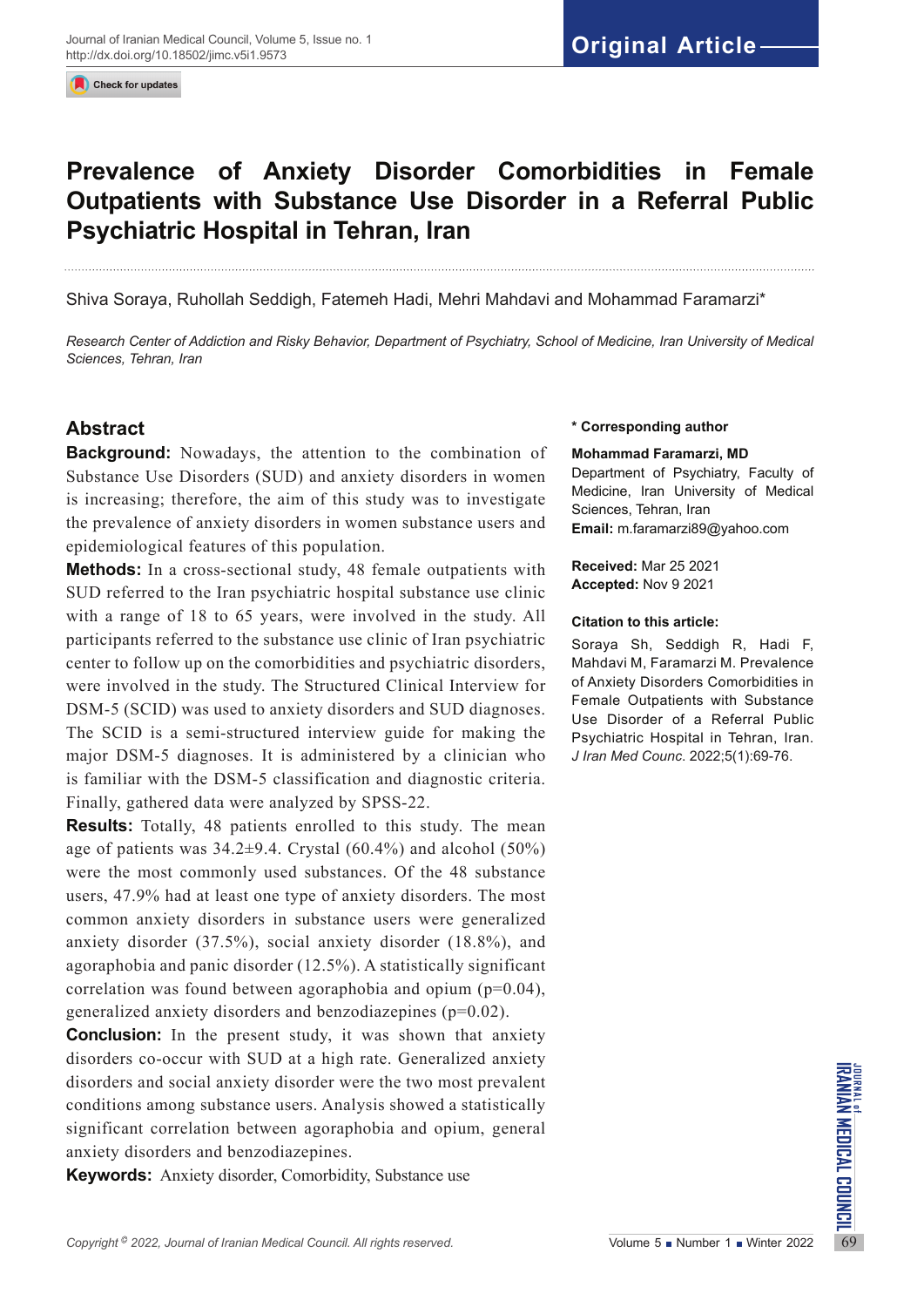## **Introduction**

Anxiety Disorders (ADs) are a cluster of mental disorders characterized by significant and uncontrollable feelings of anxiety and fear which may cause physical and cognitive symptoms (1,2). According to the population-based studies, up to 33.7% of people experience an anxiety disorder during their lifetime, but its overall prevalence decreases in elders (3,4). In Iran, anxiety disorders among children and adolescents are estimated with the prevalence rates ranging from 6.8% in Saravan to 85% in Bandar Abbas. In another study in Iran, the 12-month prevalence of anxiety disorders was 15.6%, also the prevalence was 12% in males and 19.4% in females (5,6). In a multinational evaluation, the one-year and lifetime prevalence of anxiety disorders was estimated at about 10.6% and 16.6%, respectively. The lowest prevalence was observed in East Asia at 2.8% and the highest in North Africa and the Middle East at 7.7%. Women with a prevalence of 30.5% over a lifetime are more likely to be interfaced with anxiety disorders than men, (with the ratio of 2 to1) (7-9).

**EXAMPLE 120** among those with ADs than v<br>follow-up comorbidity surve<br>AD were significantly more<br>(22-26). Anxiety disorders<br>at a high rate in both the ger<br>treatment-seeking samples.<br>these disorders is associated<br>volume 5 N Substance use is one of the most important health social and political problems all over the world and the highest prevalence is observed among young people (10,11). The prevalence of substance use in Iran is in a range between 2.8 to  $15.4\%$  (12,13). In several studies, 46% of people mentioned opium and 23.5% cannabis as the first substance and the most common substance use in the women population was opium (81%). The main causes of substance use onset were family history of dependency (77%), easy access to substances (64%), and depression and hopelessness (56%) (14-18). Associations between ADs and Substance Use Disorders (SUDs) may also differ depending on the type of anxiety and also lead to more symptom severity and functional impairment (19-21). Prospective studies have found greater support to risk for development of a SUD among those with ADs than vice versa. In a 10-year follow-up comorbidity survey, individuals with an AD were significantly more likely to develop SUD (22-26). Anxiety disorders co-occur with SUDs at a high rate in both the general population and in treatment-seeking samples. The co-occurrence of these disorders is associated with greater symptom

course of illness relative to either disorder alone (27,28). Unfortunately, in Iran, females with SUDs are highly stigmatized. Women are considered the core of family, and in the context of substance use, they will be exposed to discrimination and exclusion. Most Iranian women who use substances reside in an inappropriate and unhealthy home situation (29,30). Due to the lack of similar studies regarding the prevalence of anxiety disorders comorbidities in female with SUDs, the present study aimed to evaluate the prevalence of anxiety disorders comorbidities in female outpatients with SUD of a referral public psychiatric hospital.

severity, higher levels of disability, and a poorer

## **Materials and Methods** *Study design*

In a cross-sectional study, we investigated 48 female outpatients with SUD referred to the Iran psychiatric hospital, with a range of 18 to 65 years, based on the available facilities and time limitation, from April 2020 to March 2021. All participants were substance users, referred to the substance use clinic of Iran psychiatric center to follow up on the comorbidities and psychiatric disorders, and according to inclusion and exclusion criteria, the eligible patients were involved in the study. The Structured Clinical Interview for DSM-5 (SCID) was used for anxiety disorders and SUD diagnoses.

## *Inclusion and exclusion criteria*

Inclusion criteria were as follows, signing informed consent, lack of psychotic signs and symptoms due to acute major periods (major depression and mania). Patients who withdrew from the clinical interview in the middle of the project, were excluded.

## *Data collection*

Written informed consent was taken from the patients. Interviews, which were performed by a psychiatric resident, took between 1-2 hours, depending on the patients' complexity and their ability to describe current episodes and previous symptoms. A standardized questionnaire was utilized to collect socio-demographic data including age, level of education, a brief history of medical illnesses and psychiatric disorders (including previous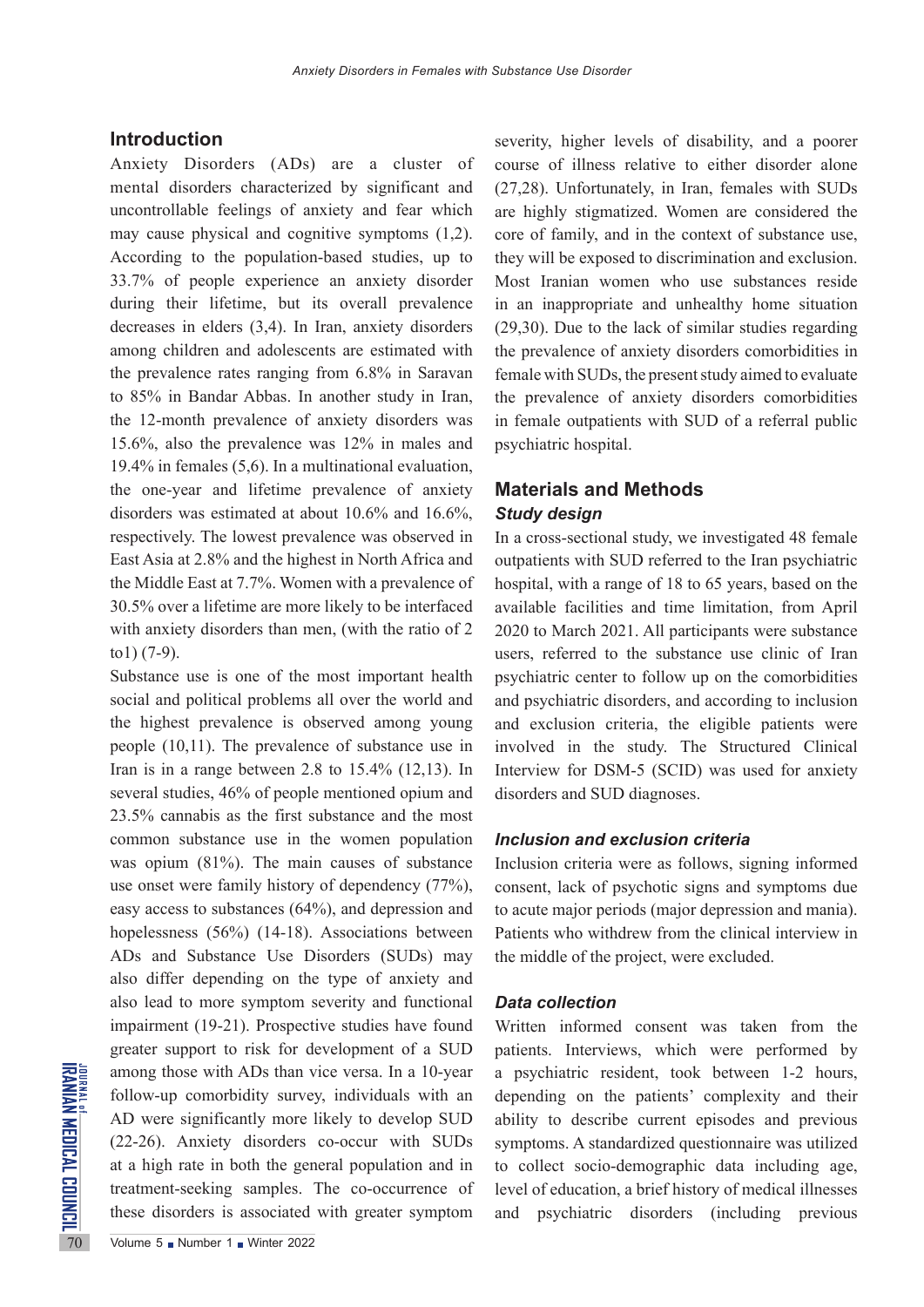hospitalizations), use of certain medications, smoking, other substances, alcohol, and duration of use were recorded.

The SCID is a sem-istructured interview guide for making the major DSM-5 diagnoses. It is administered by a clinician or a trained mental health professional who is familiar with the DSM-5 classification and diagnostic criteria, to determine DSM-5 axis I disorders (31,32). Current psychopathology was assessed by interviewers using an adapted version of the research version of the SCID (31). The following disorders were assessed: SUD, panic disorder, agoraphobia, social anxiety disorder, and generalized anxiety disorder. We utilized the Persian translation of the SCID-5, which was administered by Mohammadkhani. SCID psychometric properties indicated the range for test-retest reliability (0.60- 0.79), Kappa reliability (0.57-0.72), and validity  $(0.63-0.83)$   $(33)$ . The SCID has several advantages, for instance, probing and clarifying the questions and their answers cannot be distorted by the respondents' reading level, which allows for assessing a wide area of psychopathology categorically or dimensionally and accurately capturing the multifactorial nature of psychopathology (34).

#### *Data analysis*

Data were analyzed by IBM SPSS STATISTICS 22 (IBM Inc, New York, USA). Data are presented as numbers and percentages and compared between groups by chi-square test. p values less than 0.05 were assumed as statistically significant.

## **Results**

In this study, 48 female outpatients with SUD were involved. The mean age of patients was 34.2±9.4 and about 81.3% of patients were urban residents. The minimum age of consumption onset was 18 years and the maximum age was 32 years with a mean age of 19.08±5.1. Of the total patients, 33.3% were married and the others were single or divorced and about 29.3% of the patients had a history of legal conflicts. 14.6% of the patients had a bachelor or higher degrees and 72.9% of the patients were housewives and had no monthly income. 47.9% had a history of hospitalization due to psychiatric or SUD and about 27.1% had a history of outpatient treatment for substance use. The most common anxiety disorder in substanceusing patients was generalized anxiety disorder (37.5%), social anxiety disorder (18.8%), agoraphobia, and panic had the lowest prevalence (12.5%). The most common substances used were cigarettes (93.7%), crystals (60.4%) and alcohol (50%) The methods of substance use are illustrated in figure 1. Of the 48 substance users, 23 (47.9%) had at least one type of anxiety disorders. The analysis showed that opium use was significantly associated with agoraphobia ( $p=0.02$ ), and general anxiety disorder was significantly associated with benzodiazepine use (p=0.04) (Table 1).



 **Figure 1.** Method of substance use.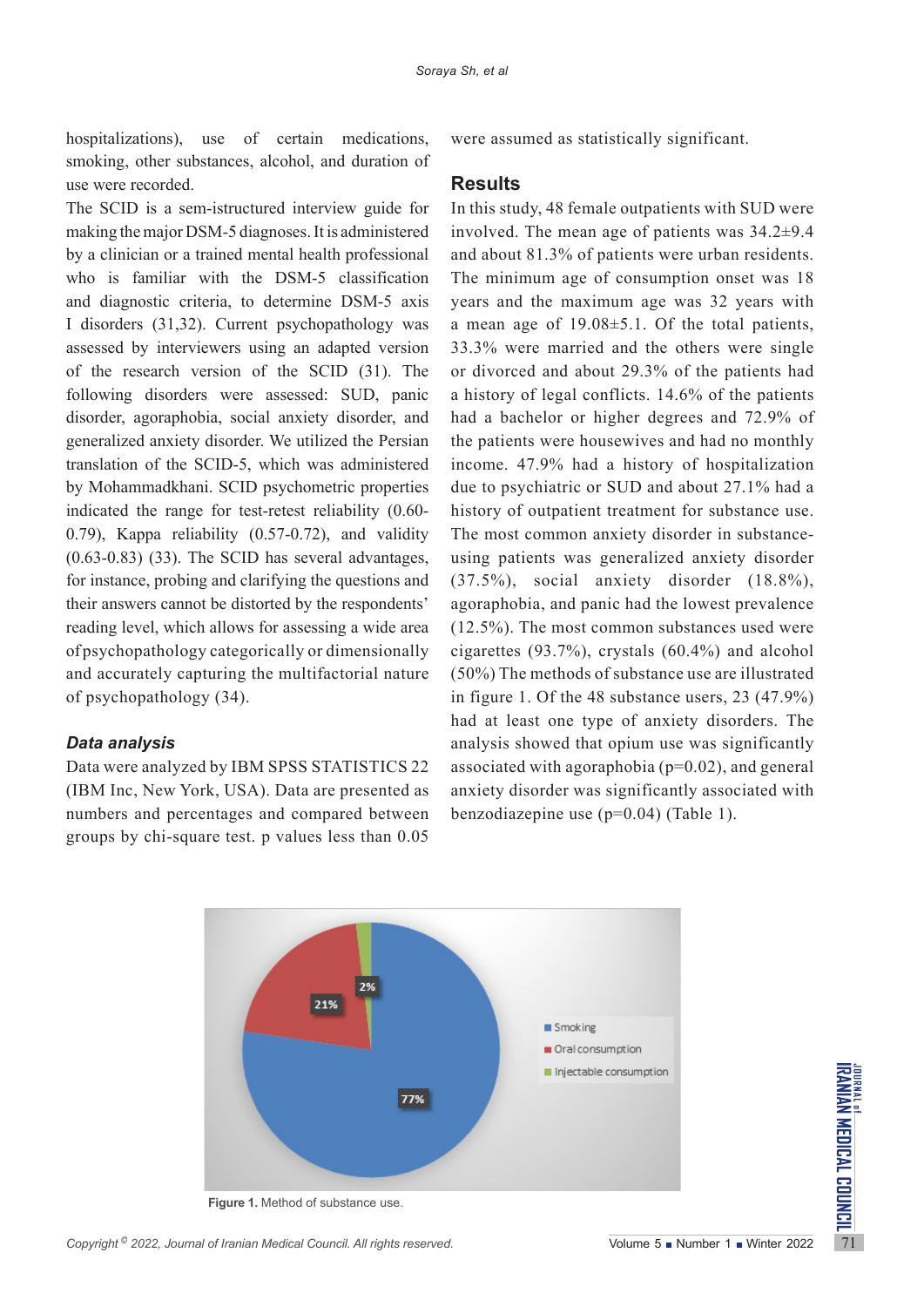|                  |                | <b>Panic Disorder</b> | <b>Social Anxiety Disorder</b> | Agoraphobia    | <b>General Anxiety</b><br><b>Disorder</b> |
|------------------|----------------|-----------------------|--------------------------------|----------------|-------------------------------------------|
| Crystal          | Yes            | 2(6.9)                | 4(13.8)                        | 2(6.9)         | 9(31)                                     |
| (% )             | No             | 4(21.1)               | 5(26.3)                        | 4(21.1)        | 9(47.4)                                   |
| $N^b = 29$       | P <sup>a</sup> | 0.147                 | 0.277                          | 0.147          | 0.253                                     |
| Cannabis         | Yes            | 2(9.5)                | 2(9.5)                         | 2(9.5)         | 7(33.3)                                   |
| (% )             | <b>No</b>      | 4(14.8)               | 7(25.9)                        | 4(14.8)        | 11(40.7)                                  |
| $N=21$           | P              | 0.414                 | 0.149                          | 0.414          | 0.599                                     |
| Opium            | Yes            | 1(4.5)                | 3(13.6)                        | 3(13.6)        | 9(40.9)                                   |
| (% )             | No             | 5(19.2)               | 6(23.1)                        | 4(11.5)        | 9(34.6)                                   |
| $N=22$           | P              | 0.125                 | 0.404                          | 0.04           | 0.654                                     |
| Heroin           | Yes            | 2(12.5)               | 3(18.8)                        | 2(12.5)        | 8(50)                                     |
| (% )             | No             | 4(12.5)               | 6(18.8)                        | 4(12.5)        | 10(31.2)                                  |
| $N=16$           | P              | 1                     | $\overline{1}$                 | $\mathbf 1$    | 0.206                                     |
| Methadone        | Yes            | 1(5.3)                | 3(15.8)                        | 1(5.3)         | 7(36.8)                                   |
| (% )             | <b>No</b>      | 5(17.2)               | 6(20.7)                        | 5(17.2)        | 11(37.9)                                  |
| $N=19$           | $P^*$          | 0.220                 | 0.671                          | 0.220          | 0.939                                     |
| Tramadol         | Yes            | $\Omega$              | 1(7.7)                         | $\overline{0}$ | 4(30.8)                                   |
| (% )             | No             | 6(17.1)               | 8(22.9)                        | 6(17.1)        | 14(40)                                    |
| $N=13$           | P              | 0.111                 | 0.232                          | 0.111          | 0.557                                     |
| LSD <sup>c</sup> | Yes            | $\mathbf 0$           | $\overline{0}$                 | 0              | 1(25)                                     |
| (% )             | No             | 6(13.6)               | 9(20.5)                        | 6(13.6)        | 17(38.6)                                  |
| $N=4$            | P              | 0.430                 | 0.316                          | 0.430          | 0.590                                     |
| Benzodiazepine   | Yes            | 1(7.1)                | 1(7.1)                         | 1(7.1)         | 8(32)                                     |
| (% )             | No             | 5(21.7)               | 5(21.7)                        | 5(21.7)        | 10(43.5)                                  |
| $N=25$           | P              | 0.155                 | 0.387                          | 0.155          | 0.02                                      |

 **Table 1**. Relation between substance use and anxiety disorders

a p.value

b Number

c Lysergic acid diethylamide

## **Discussion**

THE ISLAM and anxiety (35,36). Adequ<br>
sand anxiety (35,36). Adequ<br>
been conducted on the com<br>
disorders and substance use<br>
Within this context, this s<br>
first studies carried out in association between differences Interest in surveying the co-occurrence of anxiety disorders and SUDs has grown tremendously in recent years. Some evaluations have investigated the needs, anxiety, and consequences of psychiatric patients with comorbid substance use and patients who do not utilize substances, and it was revealed that psychiatric patients with comorbidity of substance use reported more unsatisfied needs, inadequate nutrition, inappropriate housing, and anxiety (35,36). Adequate research has not been conducted on the comorbidities of anxiety disorders and substance use in female population. Within this context, this study was one of the first studies carried out in our country about the association between different types of anxiety

disorders and SUDs in the females (28).

This study showed that the majority of consumers were women of the lower half of society's living standards. Most of them were unemployed, with low education and with a low-income level, similar to our study, in another study, 48.1% of the patients were from those lower than the middle class, all of which seem to predispose the possibility of substance use (37). The most common anxiety disorders in substance users were generalized anxiety disorders and social anxiety disorder. Some evaluations have reported that generalized anxiety disorder occurs after the onset of dependency and that almost all anxiety disorders are positively associated with substance use. A survey conducted by Wittchen about anxiety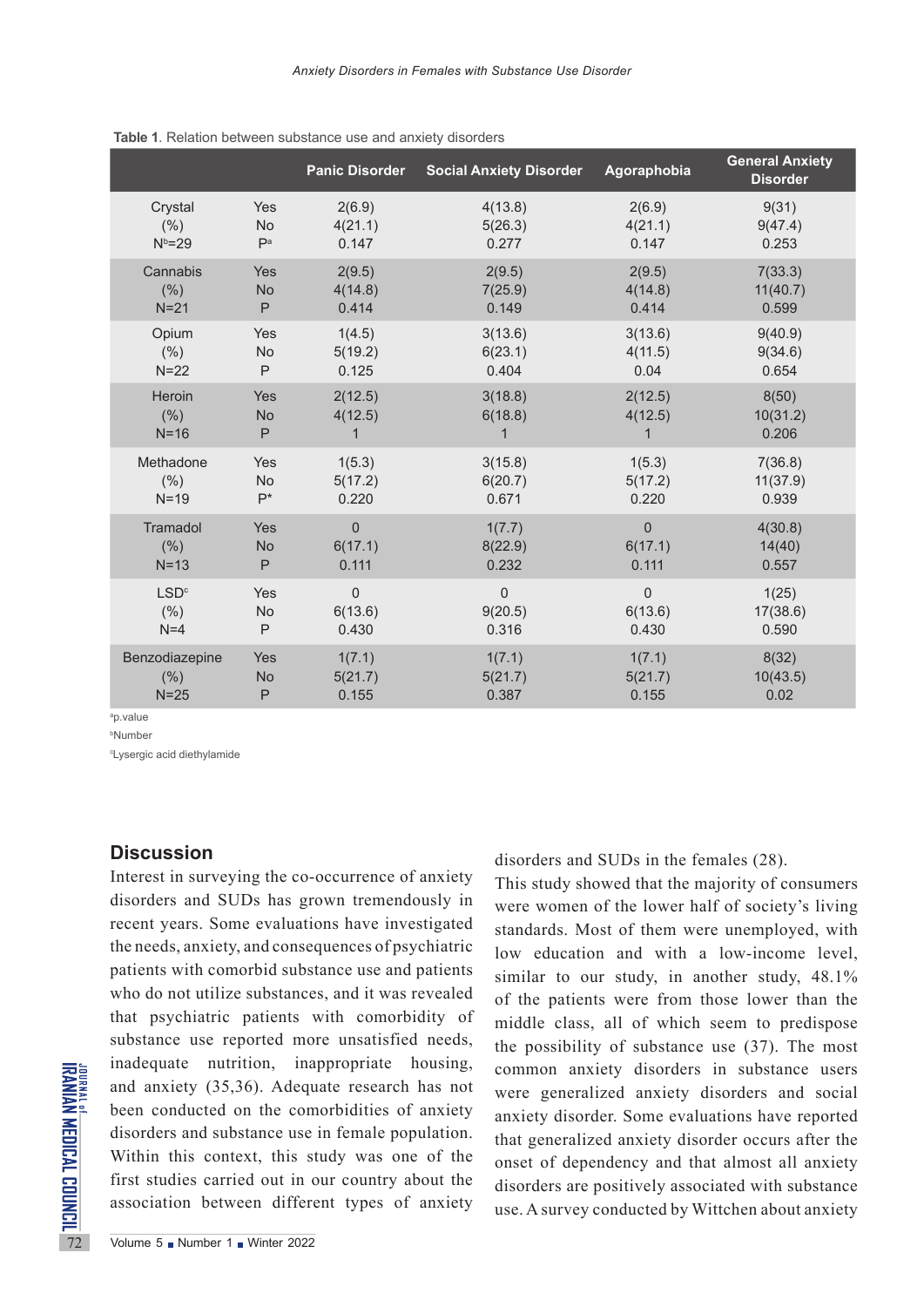disorders with comorbid SUDs, showed that SUDs are one of the most common comorbid psychiatric disorders among individuals with a generalized anxiety disorder. Recent epidemiological studies noted that GAD was the anxiety disorder most often associated with using alcohol or substances to self-medicate symptoms; therefore, the mentioned reports were similar to our assessment (5,6,38-40). Fernandez *et al* showed that anxiety disorders were associated with patients taking heroin and benzodiazepines. In another survey conducted by Bakken *et al* in 2005, it was found that the prevalence of social anxiety disorder was higher in multiple substance users (51%). Also, in a study published in the United States, a history of past substance use was particularly linked to an increased risk of social anxiety disorder and agoraphobia (41-43). Our investigation showed that among females who use substances, 47.9% had at least one type of anxiety disorders, but in the general population, the prevalence of anxiety disorder is much lower. Several studies in general populatin reported that about 7% of the adolescents had social anxiety disorder (44). The 12-month prevalence of anxiety disorders was 15.6%. The prevalence was 12% in males and 19.4% in females. The most prevalent anxiety disorders were generalized anxiety disorder  $(5.2\%)$  and social phobia  $(3.2\%)$   $(45)$ . In an other survey, pooled 1-year and lifetime prevalence rates for total anxiety disorders were 10.6% and 16.6%. Women had generally higher prevalence rates across all anxiety disorder categories (46). An investigation showed that nicotine-dependent subjects (70.4% of the sample) had significantly more anxiety disorders compared to the nondependent ones. It seems that anxiety disorder has a strong role in the initiation of smoking; therefore, higher anxiety rates were reported in the group of smokers (47). This difference in prevalence beween user and non-users population, could simply exist since anxiety disorders tend to have an onset in early adolescence, prior to the average onset of SUDs, or could be because social phobia specifically increases the risk for SUDs. Perhaps experiencing anxiety in adolescence makes a young person more prone to peer pressure, due to anxiety about fitting in, which would be a risk factor for developing SUDs. Also some people may use substances occasionally to reduce anxiety symptoms, however, alcohol and substance use can be associated with a reduction in the effectiveness of drug therapies.

## **Conclusion**

In sum, the present study showed that anxiety disorders co-occur with SUDs at a high rate. Generalized anxiety disorders and social anxiety disorder were the two most prevalent conditions among substance users. Analysis showed a statistically significant correlation between agoraphobia and opium, general anxiety disorders, and benzodiazepines.

## *Limitation*

There were several limitations: the first one was was to contact and interview the patient due to covid-19 isolation. Second, this study was based on retrospective reports, and prospective studies may provide more reliable estimates. This study failed to show the time sequence, for example, social phobia and agoraphobia almost always occur before the SUD. Thus, studies that examine the temporal relationship between anxiety and SUDs are required.

### *Suggestion*

According to the results, we suggest evaluating the other psychiatric comorbidities in substance users. It seems to be necessary to survey anxiety disorders in larger sample size and different geographical areas. It is also needed to design studies to evaluate the effectiveness of medication and psychotherapy interventions for the treatment of comorbid anxiety disorders in women with substance dependency.

## *Ethical issues*

In this study, no intervention was performed on patients. Informed consent was taken from the patients. If a person refused to participate in the study, she would not be deprived of any medical services. All personal information remained confidential.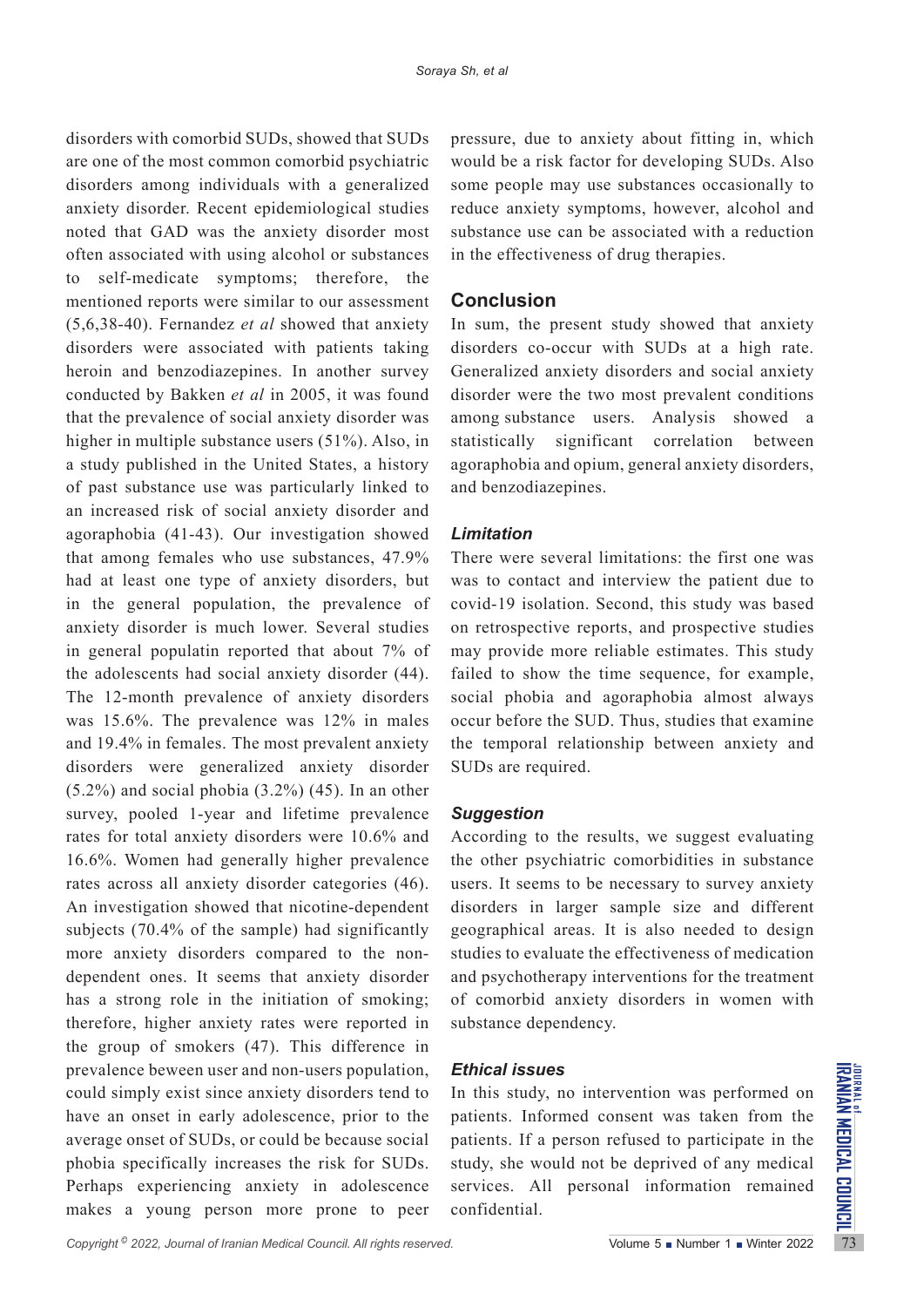|                         | Ethics ID; IR.IUMS.FMD.REC.1399.140. We        |
|-------------------------|------------------------------------------------|
| <b>Acknowledgements</b> | wish to thank the Iran Psychiatric Hospital    |
|                         | substance use clinic, which helped us complete |
|                         |                                                |
| this study.             |                                                |

 $E(t) = \text{ID}$ , IB.IUMS.FMD.REC.1399.140.

## **References**

1. Pires AJ, Casanova CC, Quevedo Lde A, Jansen K, Silva RA. Panic disorder and psychoactive substance use in primary care. Trends Psychiatry Psychother 2014 Jun; 36:113–8.

2. Groenman AP, Janssen TW, Oosterlaan J. Childhood psychiatric disorders as risk factor for subsequent substance abuse: a meta-analysis. J Am Acad Child Adolesc Psychiatry 2017 Jul; 56:556-69.

3. Martin P. The epidemiology of anxiety disorders:a review. Dialogues Clin Neurosci 2003 Sep;5:281-98.

4. Bandelow B, Michaelis S. Epidemiology of anxiety disorders in the 21st century. Dialogues Clin Neurosci 2015 Sep;17:327–35.

5. Hajebi A, Motevalian SA, Rahimi-Movaghar A, Sharifi V, Amini-Esmaeili M, Radgoodarzi R, et al. Major anxiety disorders in Iran: prevalence, sociodemographic correlates and service utilization. BMC Psychiatry 2018 Aug 20;18(1):261.

6. Zarafshan H, Mohammadi MR, Salmanian M. Prevalence of Anxiety Disorders among Children and Adolescents in Iran: A Systematic Review. Iran J Psychiatry 2015;10(1):1-7.

7. Kessler RC, McGonagle KA, Zhao S, Nelson CB, Hughers M, Eshleman S, et al. Life time and 12-month prevalence of DSM-III-R psychiatric disorder in the United States. Arch Gen Psychiatry 1994 Jan;51(1):8-19.

8. Baxter AJ, Scott KM, Ferrari AJ, Norman RE, Vos T, Whiteford HA. Challenging the myth of an "epidemic" of common mental disorders: trends in the global prevalence of anxiety and depression between 1990 and 2010. Depress Anxiety 2014 Jun;31(6):506-16.

9. Steel, Z, Marnane C, Iranpour C, Chey T, Jackson JW, Patel V, et al. The global prevalence of common mental disorders: a systematic review and meta–analysis 1980–2013. Int J Epidemiol 2014 Apr;43(2):476-93.

10. Mojahed A, Bakhshani NM. Prevalence of smoking and drug abuse in students of Zahedan high schools. Zahedan J Res Med Sci 2004;6(1):59–65.

11. Siam S. Drug abuse prevalence between male students of different universities in Rasht in 2005. Zahedan J Res Med Sci. 2007;8(4):279–85.

12. Babaei Heidarabadi A, Ramezankhani A, Barekati H, Vejdani M, Shariatinejad K, Panahi R, et al. Prevalence of substance abuse among dormitory students of Shahid Beheshti University of Medical Sciences, Tehran, Iran. Int J High Risk Behav Addict 2015 Jun 20;4(2):e22350.

13. Shalbafan M, Donboli S, Salehian R. Effect of variable substances on sexual function: A narrative review. J Iran Med Council 2019 Sep 1;2(5):112-9.

14. Daneshmandan N, Narenjiha H, Tehrani K, Assari S, Khoddami-Vishteh HR. Initiation to the First Drug Use Among Substance-Dependent Persons in Iran. Subst Use Misuse 2011;46(9):1124-41.

15. Nakhaee N, Divsalar K, Meimandi MS, Dabiri S. Estimating the Prevalence of Opiates Use by Unlinked Anonymous Urine Drug Testing: A Pilot Study in Iran. Substance Use Misuse 2008;43(3-4):513-20.

**PARTIME Among Substance-Dependent F<br>
15. Nakhaee N, Divsalar K, M<br>
Anonymous Urine Drug Testing:<br>
16. Magidson JF, Liu SM, Leju<br>
individuals with and without gen<br>
May;46:659–66.<br>
The May;46:659–66.<br>
Volume 5 Number 1 Nint** 16. Magidson JF, Liu SM, Lejuez CW, Blanco C. Comparison of the course of substance use disorders among individuals with and without generalized anxiety disorder in a nationally representative sample. J Psychiatr Res 2012 May;46:659–66.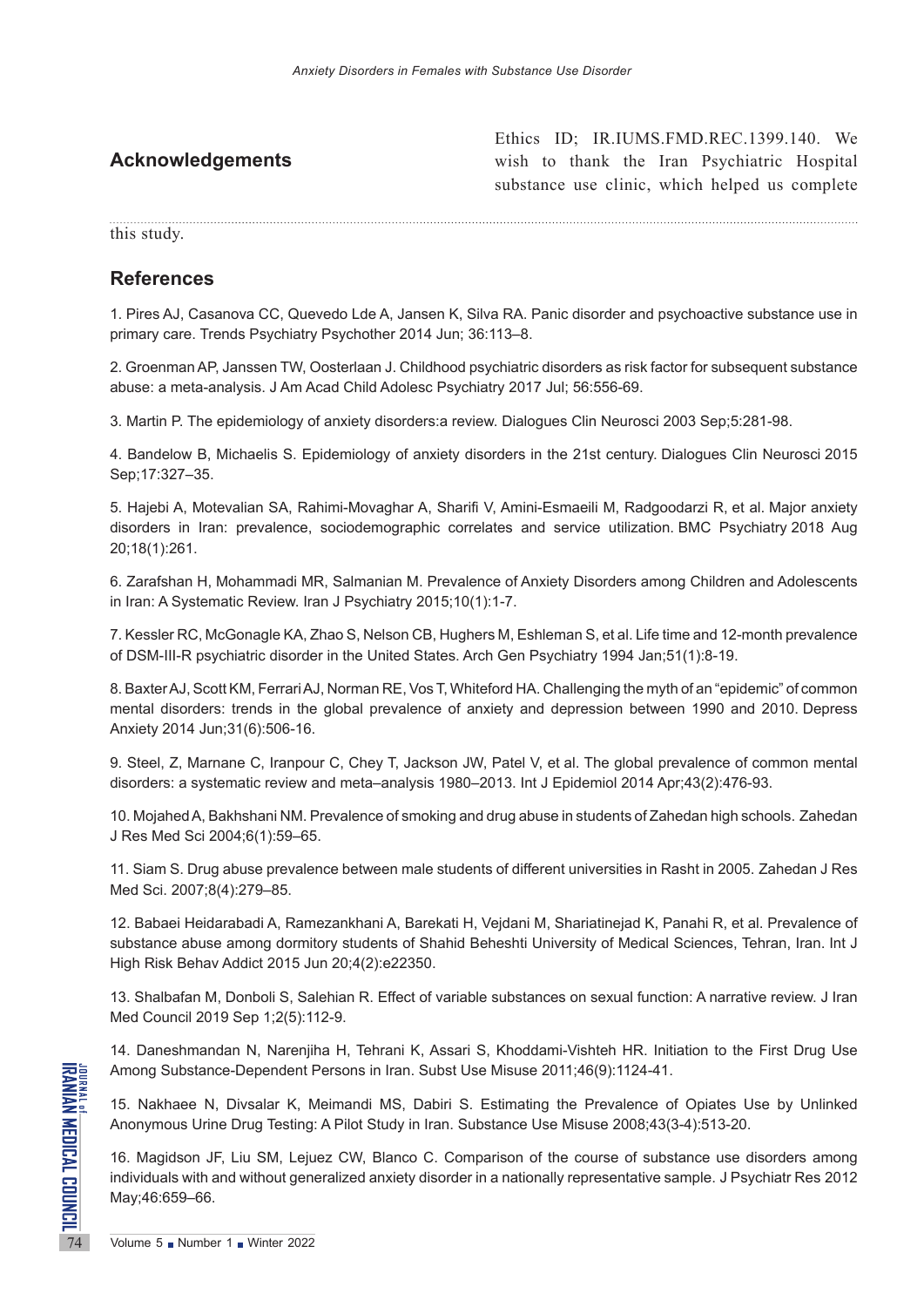17. Banafsheh HR, Mesdaghinia A, Ghoreishi FS, Gilasi HR, Kashani Z, Gholami M, et al. The survey of pattern of abusing and causes of addiction tendency among women undergoing methadone maintenance treatment in Kashan city during 2017-2018. Feyz J Kashan Uni Med Sci 2018; 22(5): 532-8.

18. Schneider U, Altmann A, Baumann M, Bernzen J, Bertz B, Bimber U, et al. Comorbid anxiety and affective disorder in alcohol-dependent patients seeking treatment: the first Multicentre Study in Germany. Alcohol Alcohol 2001;36:219–23.

19. Bruce SE, Yonkers KA, Otto MW, Eisen JL, Weisberg RB, Pagano M, et al. Influence of psychiatric comorbidity on recovery and recurrence in generalized anxiety disorder, social phobia, and panic disorder: a 12-year prospective study. Am J Psychiatry 2005 Jun;162:1179–87

20. Boschloo L, Vogelzangs N, van den Brink W, Smit JH, Veltman DJ, Beekman ATF, et al. Alcohol use disorders and the course of depressive and anxiety disorders. Br J Psychiatry 2012 Jun;200:476–84.

21. Groenman AP, Janssen TW, Oosterlaan J. Childhood psychiatric disorders as risk factor for subsequent substance abuse: a meta-analysis. J Am Acad Child Adolesc Psychiatry 2017 Jul;56:556–69.

22. Johnson JG, Cohen P, Pine DS, Klein DF, Kasen S, Brook JS. Association between cigarette smoking and anxiety disorders during adolescence and early adulthood. JAMA 2000 Nov 8;284:48-51.

23. Roberts MC, Emsley RA, Pienaar WP, Stein DJ. Anxiety disorders among abstinent alcohol-dependent patients. Psychiatr Serv 1999 Oct;50:1359–61.

24. Lopez B, Turner RJ, Saavedra LM. Anxiety and risk for substance dependence among late adolescents/young adults. J Anxiety Disord 2005;19:275–94.

25. Swendsen J, Conway KP, Degenhardt L, Glantz M, Jin R, Merikangas KR, et al. Mental disorders as risk factors for substance use, abuse and dependence: results from the 10-year follow-up of the National Comorbidity Survey. Addiction 2010 Jun;105:1117–28.

26. Buckner JD, Timpano KR, Zvolensky MJ, Sachs-Ericsson N, Schmidt NB. Implications of comorbid alcohol dependence among individuals with social anxiety disorder. Depress Anxiety 2008;25:1028–1037.

27. Pardini D, White HR, Stouthamer-Loeber M. Early adolescent psychopathology as a predictor of alcohol use disorders by young adulthood. Drug Alcohol Depend 2007 Apr;88S:S38–S49.

28. de Matos MB, de Mola CL, Trettim JP, Jansen K, da Silva RA, Souza LDM, et al. Psychoactive substance abuse and dependence and its association with anxiety disorders: a population-based study of young adults in Brazil. Braz J Psychiatry 2018 Oct-Dec;40(4):349-353.

29. Merghati-Khoei E, Rimaz S, Korte JE, Back SE, Brady KT, Abad M, et al. Intimate partner violence and risky sexual behaviors among. Med J Islam Repub Iran 2015 Feb 7;29:174.

30. Rahimi Movaghar A, Malayerikhah Langroodi Z, Delbarpour Ahmadi S, Amin Esmaeili M. A qualitative study of specific needs of women for treatment of addiction. Iran J Psychiatr Clin Psycholy 2011;17(2):116–25.

31. First MB, Williams JBW, Karg RS, Spitzer RL. Structured clinical interview for DSM-5—Research version (SCID-5 for DSM-5, research version; SCID-5-RV). Arlington, VA: American Psychiatric Association. 2015.

32. 32. Shabani A, Masoumian S, Zamirinejad S, Hejri M, Pirmorad T, Yaghmaeezadeh H. Psychometric properties of Structured Clinical Interview for DSM-5 Disorders-Clinician Version (SCID-5-CV). Brain Behav 2021 May;11(5):e01894.

*Copyright* <sup>®</sup> 2022, *Journal of Iranian Medical Council. All rights reserved.<br>
Comparing 2022, <i>Downald Kamin* P, Forouzan AS, Hooshyari Z, Abasi I. Psychometric Properties of Persian Version of Structured<br>
Clinical Int 33. Mohammadkhani P, Forouzan AS, Hooshyari Z, Abasi I. Psychometric Properties of Persian Version of Structured Clinical Interview for DSM-5-Research Version (SCID-5-RV): A Diagnostic Accuracy Study, Iran J Psychiatry Behav Sci 2020 Jun 30 ; 14(2):e100930.

34. Chinka JA. Further issues in determining the readability of self-report items: Comment on McHugh and Behar (2009). J Consult Clin Psychol 2012 Oct;80(5):952-5.